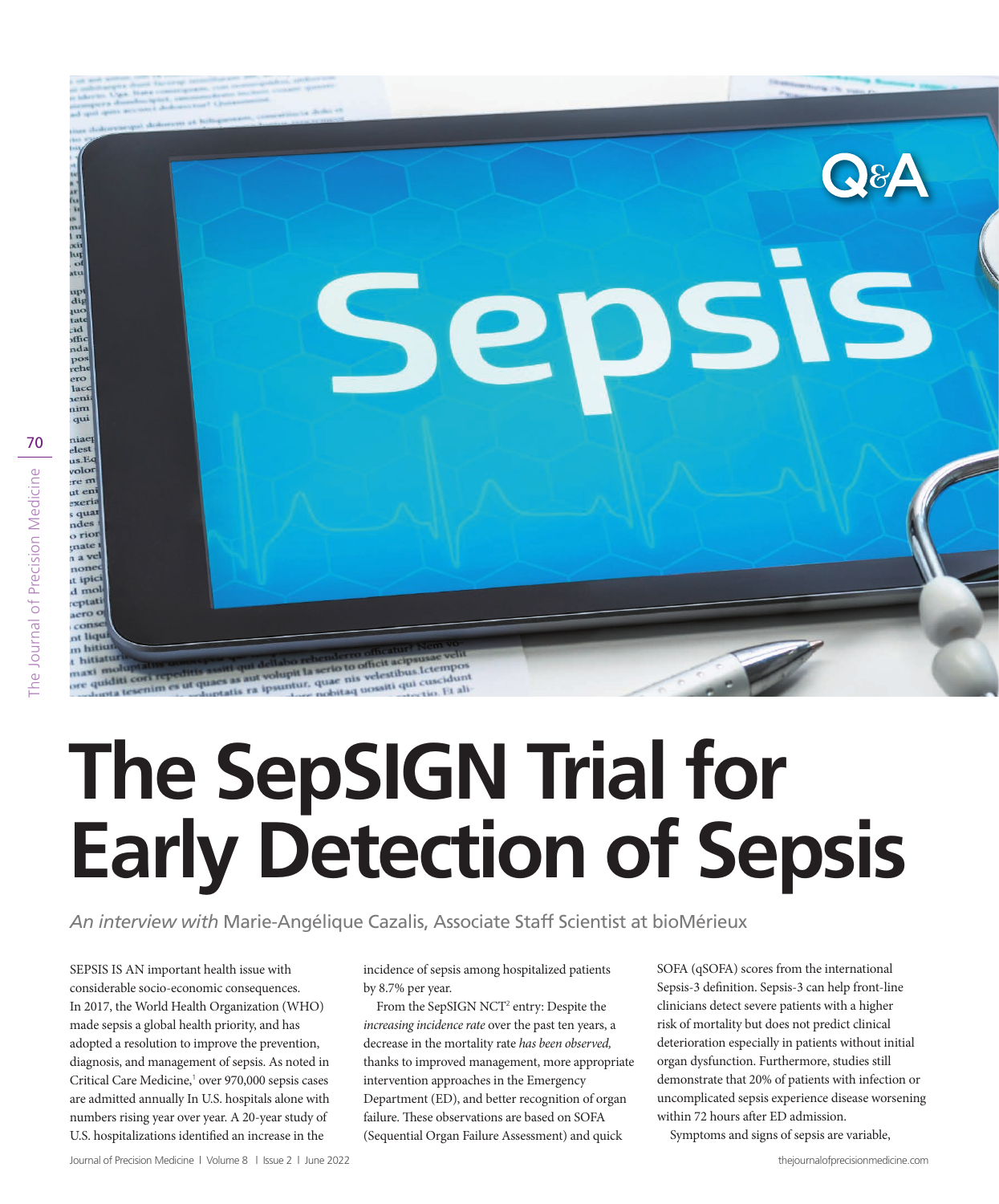

which makes clinical recognition and assessment difficult. Unfortunately, no biological marker has yet been validated to predict early deterioration in unselected patients admitted to the ED with acute infection, regardless of their clinical presentation. Sepsis pathophysiology is complex, and some underlying dysfunction could already exist in the early phase of sepsis before patients meet

diagnostic criteria. Thus, patients may be clinically asymptomatic at the origin of organ failure. As a result, doubtful patients are often over-hospitalized while they could be treated at home, leading to overcrowding and extra costs for hospitals. In these circumstances, the main challenge of ED clinicians is differentiating mild infections from life-threatening ones in the heavy workload of ED environment.

In response to these growing concerns, bioMérieux has launched SepSIGN,<sup>2</sup> a clinical trial with a goal of validating biomarkers that predict the clinical worsening of adult patients freshly admitted to the Emergency Department with a suspected or confirmed infection. We posed the following set of questions to Marie-Angelique Cazalis to learn more about sepsis and the trial.

## **Q. What is the current method of assessing a patient for sepsis on admission to an emergency room? How does SOFA and qSOFA play into this assessment?**

**A.** Sepsis is a very heterogeneous syndrome and clinical signs, and symptoms are non-specific.

The early recognition and rapid diagnosis are essential to assess the severity of the infection, predict possible organ failure, identify the pathogen and its possible resistance profile in order to adapt the treatment.

Usually, doctors diagnose sepsis using a syndromic approach combining symptoms (features apparent to the patient like a sore throat, chest pain, etc.) and clinical signs (measurable indicators of disease like fever, blood pressure, heart rate, and respiratory rate).

Along with clinical data, detailed history, physical examination, laboratory testing can provide clues that indicate the presence of or risk of developing sepsis.

These lab tests that check for signs of infection may include samples of blood, urine, wound secretions, respiratory secretions.

To identify the site of infection, especially when it is not readily found, some imaging tests as

**Sepsis**

Infections can put you or your loved one at risk for a life-threatening condition called sepsis. Anyone can get an infection, and almost any infection, including COVID-19, can lead to sepsis. In a typical year:

- At least 1.7 million adults in America develop sepsis.
- Nearly 270,000 Americans die as a result of sepsis.
- 1 in 3 patients who die in a hospital has sepsis.
- Sepsis, or the infection causing sepsis, starts outside of the hospital in nearly 87% of cases.

From Get Ahead of Sepsis – Know the Risks. Spot the Signs. Act Fast. https://www.cdc.gov/patientsafety/ features/get-ahead-of-sepsis.html#:~:text=At%20least%201.7%20million%20adults,in%20nearly%20 87%25%20of%20cases.

X-rays (for lungs), ultrasound (for gallbladder and kidneys), computerized tomography (CT) scans (for liver, pancreas, or other abdominal organs), magnetic resonance imaging (MRI) (for soft tissue or bone infections) can be used.

From last decade, it has been recommended to complete the initial diagnosis of infection with diagnosis of potential organ damage. Most of the time, in Emergency department, this assessment is carried out by targeting some specific organ functions and does not make it possible to calculate the complete SOFA score. Alternatively, the qSOFA has been proposed as more appropriate in this population of patient. Nevertheless, even if it is often described as a sensitive predictor of severity and hospital mortality, this score remains not very specific. Also, it has never shown good performances in a population of non-severe patients

## **Q. Early detection augurs better for patient recovery and survival from sepsis. While the goal is to detect sepsis within 72 hours of admission, what would the shortest feasible target detection time from hospital admission as an outcome for this study?**

**A.** In this study, we want to investigate the potentially prognosis of biomarkers very early in the onset of sepsis. The blood sample is collected as soon as the emergency physician suspects an infection and at the latest within 12 hours after the patient's arrival in ED.

As early diagnosis is crucial, "delay between ED presentation and inclusion that does not exceed 12h" is our first inclusion criteria.

### **Q. Can you comment on the plans to "biobank" samples (presumably to mine biomarkers later)? What are the plans for samples collected in PAXgene tubes? Would the plans include expression profiling?**

**A.** We collect serum, plasma, urine and PAXgene tubes. At this stage, we only defined the use of samples related to our main objective that is to confirm the relevance of previously identified biomarkers that can predict the clinical worsening of patients. Nevertheless, thanks to this large biobank, we will also be able to investigate new candidates either with proteomic or transcriptomic approaches. Of course, PAXgene tubes, combined with genome-wide approaches, are powerful tools to better understand of pathophysiology of sepsis development and to generate new hypothesis that could be validate in further studies. Thus, taking advantage of these tools, it could be an additional opportunity to valorize the valuable database in ancillary studies.